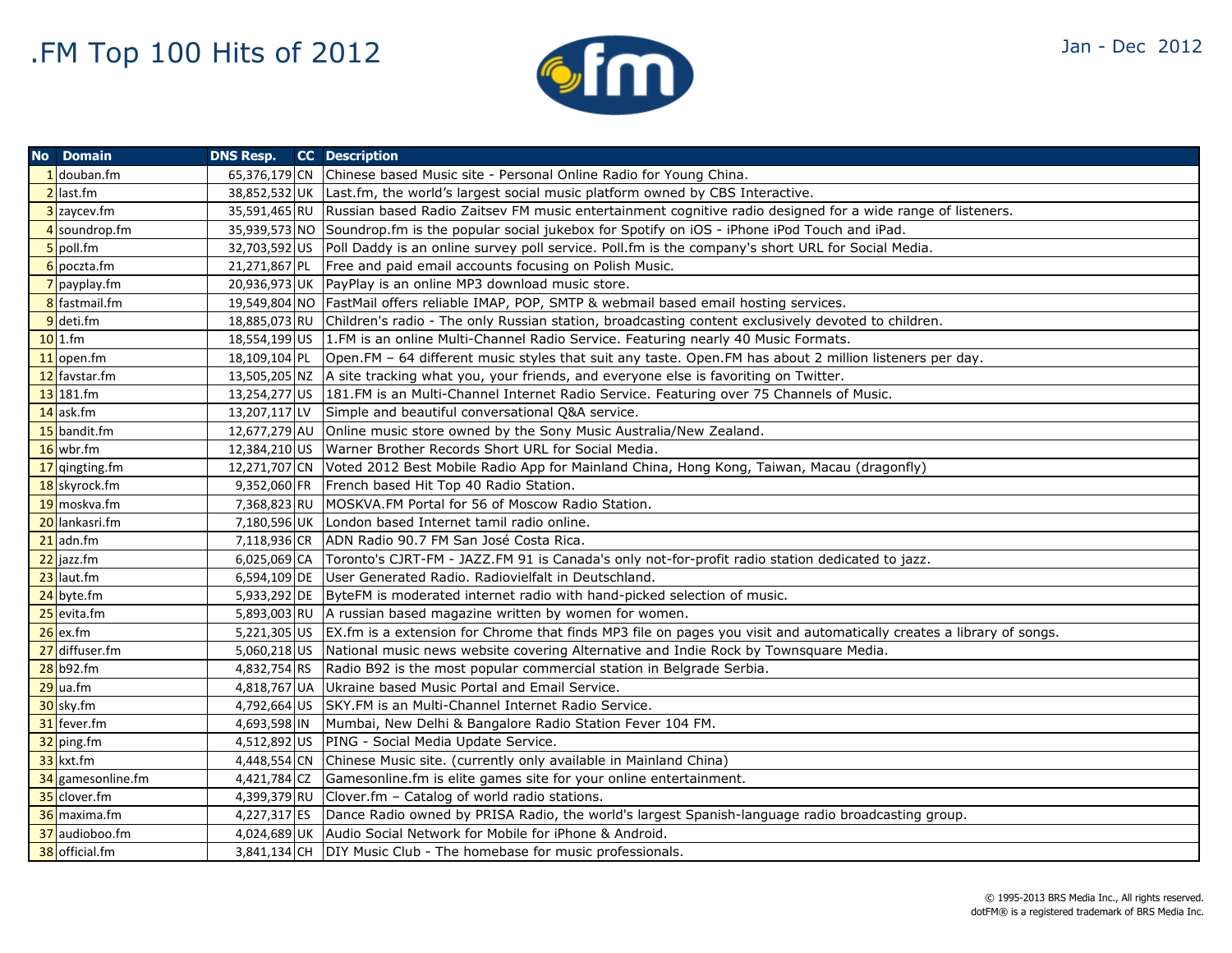

|  | Jan - Dec 2012 |
|--|----------------|
|  |                |

| <b>No Domain</b>    | <b>DNS Resp.</b> | <b>CC</b> Description                                                                                        |
|---------------------|------------------|--------------------------------------------------------------------------------------------------------------|
| 39 shuffler.fm      | 3,804,984 NL     | Shuffler.fm is a music discovery service designed to help users navigate the music shared by blogs.          |
| 40 technobase.fm    |                  | 3,802,232 DE TechnoBase. FM is the premier destination for electronic music.                                 |
| 41 blackfriday.fm   | 3,649,205 US     | Black Friday deals online - listed in Mashable's "Top 10 Best Resources for Black Friday".                   |
| 42 rmf.fm           | 3,517,863 PL     | Radio Muzyka Fakty - Radio # 1 in Poland! The largest and most popular music and news station.               |
| 43 wah.fm           | 3,449,217 AU     | We are Hunted is a great way to discover new music - Short URL.                                              |
| 44 redtram.fm       | 3,334,129 RU     | RedTram.fm is Radio tuner for Russian based news search engine.                                              |
| $45$ di.fm          | 3,308,877 US     | Digitally Imported streams the world's most addictive electronic music.                                      |
| 46 palco.fm         | 3,137,877 BR     | Palco MP3 Music based site for over 67,000 truly independent artists.                                        |
| 47 setlist.fm       | 3,075,009 LI     | Setlist fm is a wiki-like service to collect and share setlists.                                             |
| 48 bubbleshooter.fm | 3,049,760 IL     | Bubble Shooter - Play Free Bubble Games.                                                                     |
| 49 radionl.fm       | 2,760,109 NL     | RADIONL Nederlands Nr.1 Nederlandstalig radiostation.                                                        |
| 50 blip.fm          | 2,739,665 US     | Social Media Music Service - called "Twitter for Music".                                                     |
| 51 allchristmas.fm  | 2,651,819 US     | National music news website covering All Christmas by Townsquare Media.                                      |
| 52 djmixer.fm       | 2,620,172 US     | DJ Mixer Pro iPhone App   The best mobile music mixing app.                                                  |
| $53$ lux.fm         | 2,600,070 UA     | Culture tracks from Kiev Ukraine.                                                                            |
| 54 euroradio.fm     | 2,551,224 PL     | Euroradio LIVE for the latest news from the Republic of Belarus.                                             |
| $55$ ah.fm          | 2,349,653 US     | AH.FM - Leading Trance Radio by the hottest DJs from around the World.                                       |
| 56 paipai.fm        | 2,345,311 CN     | Chinese based Social Media.                                                                                  |
| 57 nederland.fm     | 2,162,396 NL     | Nederland FM, radio luisteren via Internet.                                                                  |
| $58$ 103.fm         | 2,078,236 IL     | Givatayim Israel based Music Radio Station.                                                                  |
| 59 echo.fm          | 2,039,074 IL     | Echo.fm listen & collect your facebook music                                                                 |
| 60 turntable.fm     | 1,897,708 US     | Social Media DJ website that allows users to interactively share music.                                      |
| 61 bright.fm        | 1,895,259 NL     | Netherlands based Christian Music Station.                                                                   |
| 62 evolver.fm       | 1,852,519 US     | Music-News based Blog - evolving music past the play button.                                                 |
| 63 shtyle.fm        | 7,768,571 US     | Shtyle is a place for you to have fun with your friends, family, and the Shtyle community at large.          |
| 64 undercover.fm    | 1,809,673 AU     | Australia's number one music news and entertainment site.                                                    |
| 65 whale.fm         | 1,794,680 UK     | Whale Song Project that Scientific American launched in partnership with the Citizen Science Alliance (CSA). |
| 66 hint.fm          | 1,717,032 US     | Collaboration site of Fernanda Viégas and Martin Wattenberg. Wind Map 2012.                                  |
| 67 byte.fm          | 1,702,667 DE     | Internetradio Webradio für gute Musik.                                                                       |
| 68 besame.fm        | 1,690,623 CO     | Bésame Colombia - La Radio Apasionada.                                                                       |
| $69$ wall.fm        | 1,682,015 US     | Social Network Builder   Create a Social Network Free.                                                       |
| 70 oxigeno.fm       | 1,627,651 CO     | Oxígeno.fm - 100.4 FM Bogotá Colombia.                                                                       |
| 71 musicmonster.fm  | 1,620,679 DE     | At a glance - search, find and request your favorite music.                                                  |
| 72 finam.fm         | 1,605,501 RU     | Финам FM - Radio 99.6 fm Moscow. News & original programs.                                                   |
| 73 rautemusik.fm    |                  | 1,590,975 DE RauteMusik.FM (#Musik) Europe's largest Internet radio.                                         |
| 74 radiomir.fm      |                  | 1,584,236 RU 70-90's Music of those years together traditional radio "MIR" audience "Born in the USSR".      |
| $75$ tort.fm        |                  | 1,581,757 RU TopTFM - forever change your view of the world of games and music.                              |
| 76 jing.fm          |                  | 1,561,125 CN Jing.fm: China's Coolest Music Streaming Startup.                                               |